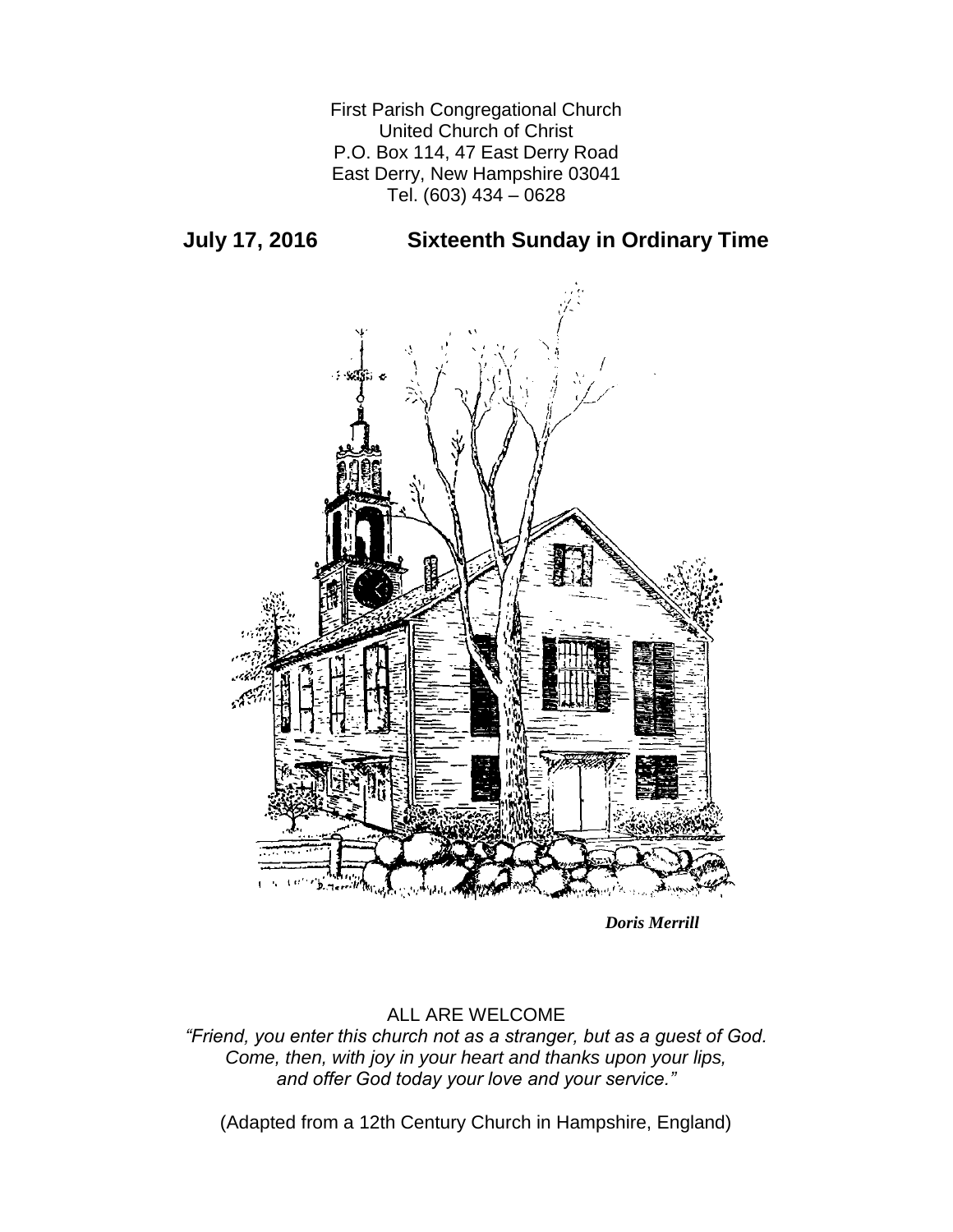## *July 17, 2016 Sixteenth Sunday in Ordinary Time*

**Jesus said:** '*Come, you that are blessed by my Father, inherit the kingdom prepared for you from the foundation of the world;* 

*for I was hungry and you gave me food, I was thirsty and you gave me something to drink, I was a stranger and you welcomed me,* 

*I was naked and you gave me clothing, I was sick and you took care of me, I was in prison and you visited me*.' (Matthew 25:34-36)

## **WELCOME TO ALL OF GOD'S CHILDREN**

### ANNOUNCEMENTS & SHARING JOYS AND CONCERNS

### **WE GATHER INTO THE PRESENCE OF GOD**

\*HYMN NO. 1 *"Immortal, Invisible"*

### \*CALL TO WORSHIP

One: Come, people of faith, trust in God's steadfast love.

- **All: Let us take refuge in the eternal presence.**
- One: We will gather in heartfelt awe before the source of all things.
- **All: Let us climb God's holy hill, giving thanks.**
- One: Know that Christ is the image of the invisible God.
- **All: We are the church, gathering in Christ's name.**

### \*PRAYER OF INVOCATION

**Awesome God, we thirst for your presence. We long to make sense of so much we do not understand. We want our worship to be more than a quick diversion from tasks that seem more pressing. We want to believe there is more to life than seeking personal gain. We bring to you today our troubles and anxieties, our estrangements and hostilities, our boasting and deceits. Meet us here with truth we cannot avoid. Amen.**

\*SONG OF PRAISE #759 **Glory to the Creator, the Christ, the Holy Spirit, Three-in-One; as it was in the beginning, is now, and ever shall be, world without end. Amen. Amen.**

#### **WE INVITE FORWARD GOD'S YOUNGER DISCIPLES**

*At this time, all children are invited to come forward for the children's offering, and children's time. An offering is not required for participation. All are welcome, especially first time visitors.*

## CHILDREN'S OFFERING "*Jesus Loves Me"*

#### PRAYER OF DEDICATION (in unison)

**Dear God, we offer you our gifts with thanks and praise, be with us and guide us all of our days. Teach us how to love each other, and to shine your light into the world. Amen.**

### **CHILDREN'S MESSAGE** Pastor Heidi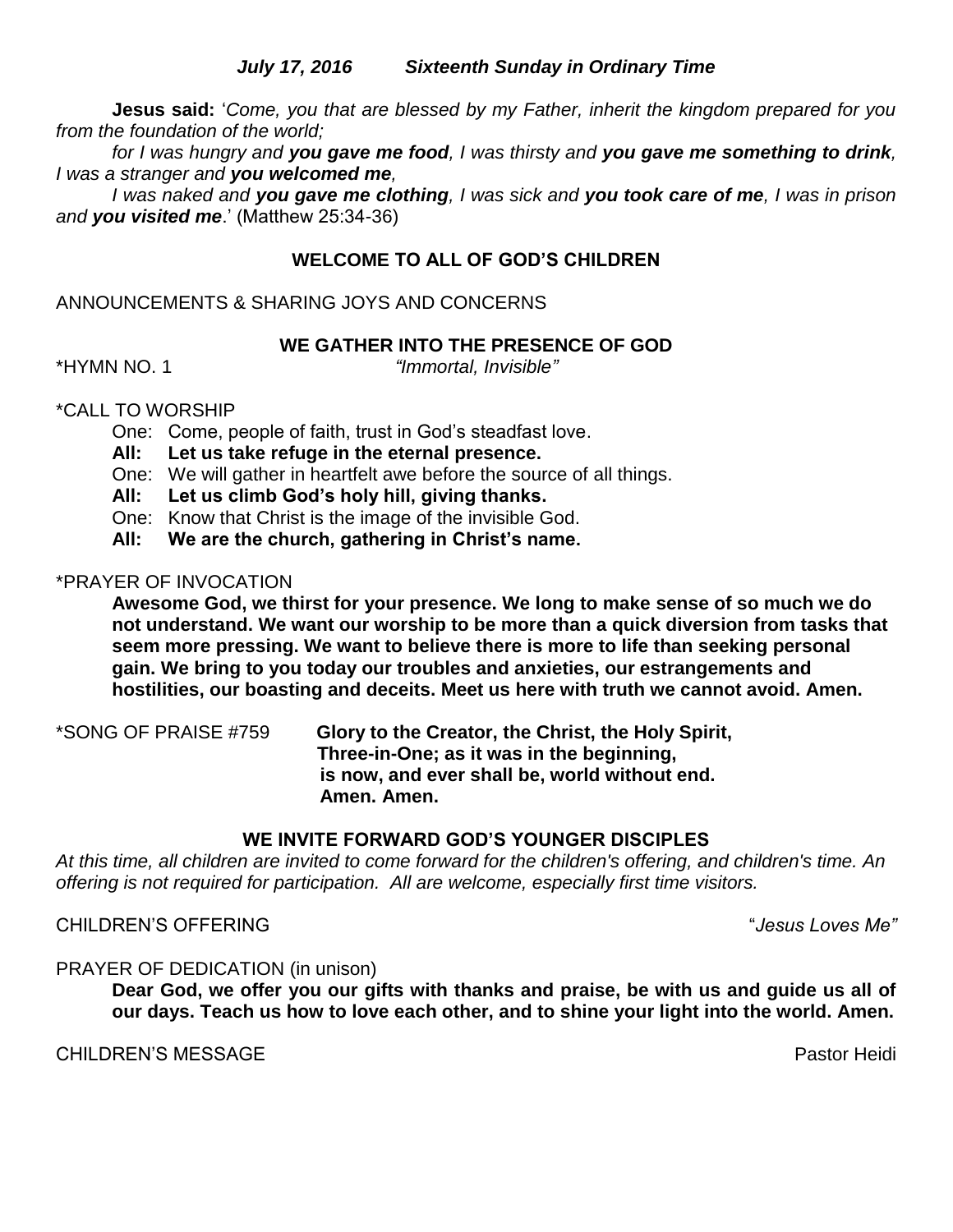#### THE LORD'S PRAYER

**Our Father, who art in heaven, Hallowed be Thy name. Thy kingdom come; Thy will be done; on earth as it is in heaven. Give us this day our daily bread and forgive us our debts as we forgive our debtors. Lead us not into temptation, but deliver us from evil; for Thine is the Kingdom, and the Power, and the Glory forever. Amen**. (Children and youth may now go to their classes.)

| *HYMN NO. 438 | "It is Well with My Soul" |
|---------------|---------------------------|
|               |                           |

#### **WE HEAR GOD'S WORD FOR US**

| WE RESPOND WITH PRAYER |                            |                    |  |
|------------------------|----------------------------|--------------------|--|
| <b>SERMON</b>          | "Choosing the Better Part" | $(N.T. pp. 72-74)$ |  |
| NEW TESTAMENT          | Luke 10:38-42              | $(N.T. pp. 72-74)$ |  |
| NEW TESTAMENT EPISTLE  | Colossians 1:15-20         | (N.T. p. 213)      |  |

PASTORAL PRAYER

### **WE RESPOND WITH OUR FINANCIAL GIFTS**

#### OFFERTORY INVITATION

The psalmist laughs at those who trust in wealth. Perhaps we are ones who are objects of that scorn. Let us use our wealth to proclaim the one in whom we really trust, that creative energy of love who fills the whole universe and has been revealed to us in Jesus Christ.

OFFERTORY MUSIC

\*DOXOLOGY #780 **Praise God from whom all blessings flow; Praise God, all creatures here below; Praise God above, you heavenly host: Praise Father, Son, and Holy Ghost.**

### \*PRAYER OF DEDICATION

**Through our offerings, loving God, we proclaim Christ to the world. We dedicate all we are giving to preaching, teaching, and outreach that move people toward Christian maturity. We offer ourselves as advocates for the poor and needy, as seekers for justice, as stewards of hope. We turn from false securities to put our confidence in you, that the mystery of your glorious Word may be opened up among all your people. Amen.**

#### **WE GO OUT TO LOVE AND SERVE A LOVING, SERVING GOD**

| *HYMN NO. 451                  | "Be Now my Vision"                                                                                                                                     |  |
|--------------------------------|--------------------------------------------------------------------------------------------------------------------------------------------------------|--|
| <b>BENEDICTION</b>             |                                                                                                                                                        |  |
| <b>CONGREGATIONAL RESPONSE</b> | God be with you till we meet again;<br>By good counsel guide, uphold you,<br>With a shepherd's care enfold you:<br>God be with you till we meet again. |  |
| <b>POSTLUDE</b>                |                                                                                                                                                        |  |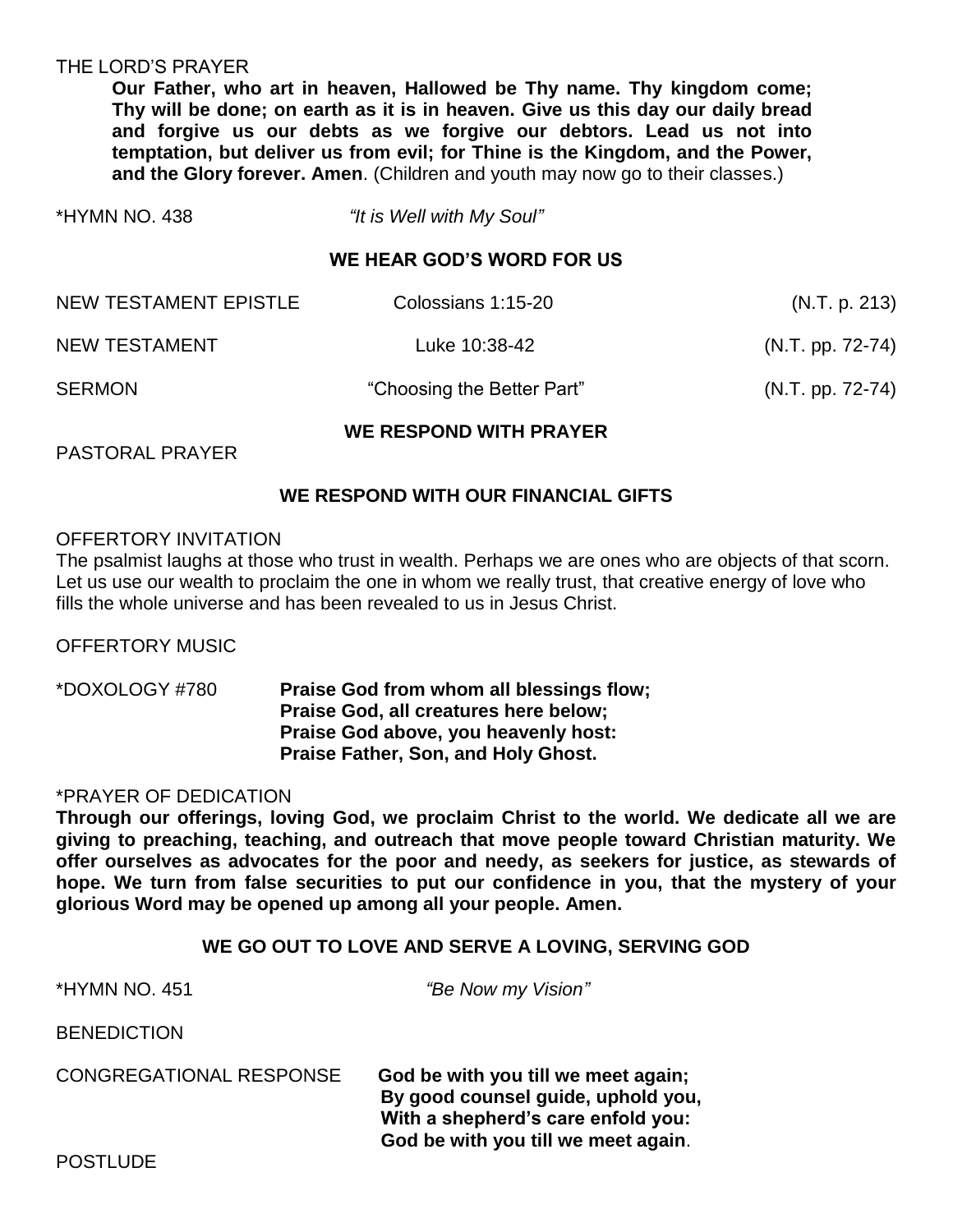*\*Indicates all that are able may stand.*

GREETER(s) CREETER(s) PASTOR The Rev. Dr. Deborah Roof ASSOCIATE PASTOR **The Rev. Heidi Carrington Heath** MUSIC DIRECTOR Susan Handy ACCOMPANIST/ORGANIST ACCOMPANIST ACCOMPANIST/ORGANIST INTERIM ADMINISTRATIVE ASSISTANT **Rebecca Cobban** 

MINISTERS OF THE CHURCH MINISTERS OF THE CHURCH DEACONS OF THE MONTH SALL CONSERVERSITY CONSERVERS AND SARAH Keller and Diane Dunn LAY READER Pat Plouff USHERS **Stanley and Holly Gorgol** Tom and Andrea Cooper Michael Bryan

#### **First Parish Congregational Church, United Church of Christ**

PO BOX 114, 47 East Derry Rd East Derry, NH 03041 Tel. 603.434.0628 Fax. 603.437.3001 Interim Office Manager: Rebecca Cobban Email: officemgr@fpc-ucc.org Office Hours: Monday-Friday 10:00 AM – 4:30 PM Our website [www.fpc-ucc.org](http://www.fpc-ucc.org/) Find us and 'friend us' on Faceboo[k www.facebook.com/fpcucc](http://www.facebook.com/fpcucc)



**Food Pantry Donations –** We are in need of food pantry donations, they must be nonperishable and nonglass. Please help us support our local food pantry, every donation counts.

**Summer Faith Formation –** \*\*UPDATED: Join us for Summer Faith Formation reading *The Shack* by William Paul Young!\*\*

Due to popular demand, we have updated dates, times, and expanded offerings for our summer reading group pursuing William Paul Young's *The Shack*. Our Pastors will lead an evening group from Tuesday, July 26th-Tuesday, August 16th from 7-8:30 PM on Tuesday evenings. We will also offer a daytime group from 9:30-11 AM on Wednesdays meeting August 3rd-August 24th. All are welcome! Please RSVP to Pastor Heidi and let her know which group you are attending, and if you need a book.

**VCS** – Vacation Church School is starting this week but have no fear you can still sign up! Registration forms are on the church website (www.fpc-ucc.org) or in the church office.

**Boy Scout Bake Sale –** July 24<sup>th</sup> after church the boy scouts are having a bake sale fundraiser.

**Slow-Flow Yoga –** Join Ali Bowen for slow-flow yoga on Thursdays at 6:30 p.m.! Ali is a registered 200-hour YTT yoga instructor who has been attending First Parish since February. This three-week session will run from August 4th - August 18th, and the cost is \$25 for all three classes or \$10 per class. Twenty percent of the proceeds will benefit First Parish. No prior yoga experience required, but you will need to bring your own mat! Please sign up by Sunday, July 24th.

**Fireworks Cruise!!** – Join us on August 10<sup>th</sup> at 7pm for the annual Youth Ministry Fireworks Cruise. Tickets are being sold after church, \$15 each or 4 for \$50. Please see Reni Harnden for more information.